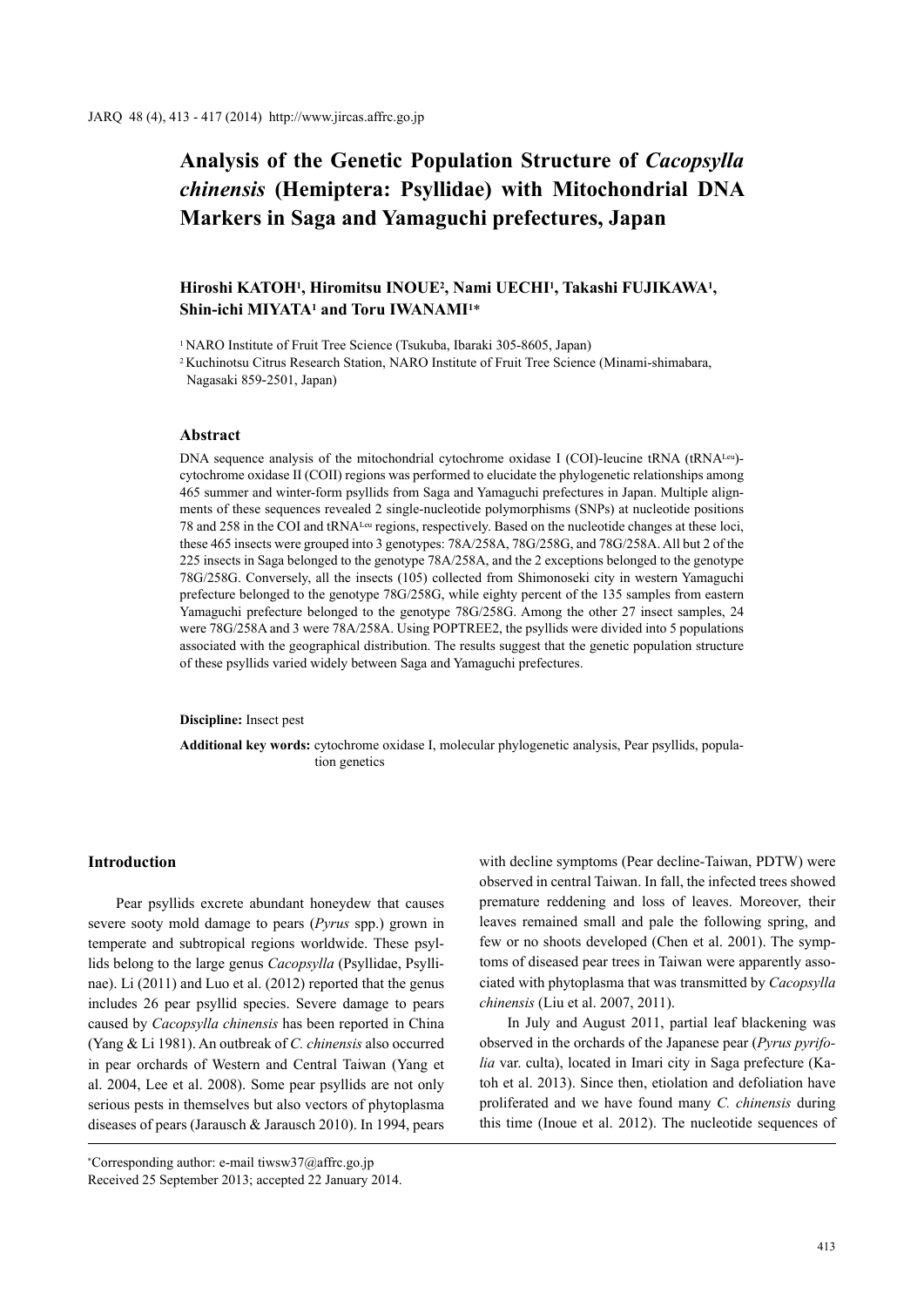the mitochondrial cytochrome oxidase I-leucine tRNAcytochrome oxidase II (COI-tRNALeu-COII) region were identical among the Japanese *C. chinensis* from this region (Katoh et al. 2013). Conversely, comparison of nucleotide sequences and phylogenetic analysis differentiated the Japanese *C. chinensis* from the Taiwanese and Chinese *C. chinensis* isolates, with 7-8% nucleotide difference, suggesting that *C. chinensis* possesses a high level of genetic variability and that *C. chinensis* in Saga, Japan belongs to a distinct lineage of Taiwanese and Chinese *C. chinensis*.

In March 2012, the presence of *C. chinensis* was confirmed in other orchards in Imari and Karatsu cities of Saga prefecture. In May 2012, another outbreak of *C. chinensis* occurred at an orchard in Shimonoseki city in the western part of Yamaguchi prefecture, located approximately 150 km northeast of Saga prefecture. Moreover, in July 2012, adult psyllids of *C. chinensis* were also observed in the town Abu of Yamaguchi prefecture. However, little is known about the genetic structure of *C. chinensis* populations in both Saga and Yamaguchi prefectures. Understanding its genetic structure is crucial to estimate the relationships among these populations.

A comparative sequence analysis of the COI-tRNALeu-COII region was performed to elucidate the genetic structures of *C. chinensis* population in Saga and Yamaguchi prefectures.

#### **Materials and Methods**

#### **1. Psyllids and DNA preparation**

Adult *C. chinensis* were collected from pear orchards in Saga and Yamaguchi prefectures from January to August of 2012. The specimens were preserved in 99.5% ethanol and stored at 4°C. Total genomic DNA was extracted from the samples using the DNeasy Blood and Tissue Kit (Qiagen, Valencia, CA, USA), with minor modifications to a previously reported protocol (Katoh et al. 2013).

#### **2. Polymerase chain reaction**

The *COI* region, including the 3′ region of *COI*, tRNALeu and 5′ region of the *COII* gene, was amplified using primers UEA9 (5'-GTAAACCTAACATTTTTCCTCAACA-3') and C2-N-3389 (5′-TCATAAGTTCARTATCATTG-3′) (Lunt et al. 1996, Simon et al. 1994). PCR was performed using the GeneAmp PCR system (Applied Biosystems, Foster City, CA, USA) in a 20 μL reaction volume containing 0.5 μL of DNA template, 0.1 μM of each primer, 200 μM dNTP mixture, 1× PCR buffer, and 1.0 unit of *Ex Taq* DNA polymerase Hot Start Version (TaKaRa, Shiga prefecture, Japan). Conditions for PCR amplification were as follows: an initial denaturing step of 95°C for 10 min, 35 cycles of 95°C for 50 s, 45°C for 1 min, and 72°C for 1 min, and a final extension step of 72°C for 10 min.

The amplified PCR products were separated using electrophoresis by a 1.5% (wt/vol) agarose gel in a tris-boric acid-EDTA buffer and the PCR products were extracted from the gel using the QIAquick gel extraction kit (Qiagen), according to the manufacturer's instructions.

#### **3. Sequence analysis**

Both strands of the DNA fragments were subjected to direct sequencing by the ddNTP termination method (Sanger et al. 1997) using BigDye Terminator v 3.1 Cycle Sequencing Kit (Applied Biosystems) and ABI 3130xl sequencer (Applied Biosystems). The sequencing reactions contained 1 μL of PCR product, 0.5 μL of BigDye Terminator v3.1 Ready Reaction Mix (Applied Biosystems), 1.75 μL of 5X Sequencing buffer (in kit) and 500 nM primer (either UEA9 or C2-N-3389) and made up the volume to 10 μl. DNA sequences were aligned using the ClustalW program (Thompson et al. 1994), and sequence analysis was performed using GENETYX-windows ver. 11 (Software Development, Tokyo, Japan). The specificity of these sequences was examined by comparison with the nucleotide database at Gen-Bank using BLAST (DNA Data Bank of Japan). The nucleotide sequences of *C. chinensis* collected from pear orchards in Saga prefecture from September to October of 2011 (Katoh et al. 2013) were also used for comparison.

Allele frequencies and the genetic differentiation between populations were analyzed with analysis of molecular variance (AMOVA, Excoffier et al. 1992, Huff et al. 1993) in GenAlEx Ver. 6.5 (Peakall & Smouse 2012). A neighborjoining tree was constructed in POPTREE2 (Takezaki et al. 2010) using allele frequencies of COI-tRNALeu-COII.

#### **Results**

## **1. Sequential variation in the mitochondrial COI-tR-NALeu-COII region**

The mitochondrial COI-tRNALeu-COII region is 580 bp in length. Analysis of 465 summer and winter form insects, including the 87 psyllids used in the previous study (Katoh et al. 2013) revealed 2 single nucleotide polymorphisms (SNPs), which were located in nucleotide positions 78 and 258, respectively, of the COI and tRNALeu regions. Based on the nucleotide changes at these loci, all specimens were classified into 3 genotypes: 78G/258G, 78A/258A, and 78G/258A (Fig. 1). The SNPs at the nucleotide positions 78 and 258 were synonymous and untranslated variation, respectively. All but 2 of the 225 samples in Saga belonged to the genotype 78A/258A, while the 2 exceptional samples from Imari city belonged to the genotype 78G/258G (Fig. 2). Conversely, all 105 samples from Shimonoseki city had the genotype 78G/258G (Fig. 2). In the town Abu, located in the eastern part of Yamaguchi prefecture, 31 insect samples (about two-thirds) showed the profile of 78G/258G, while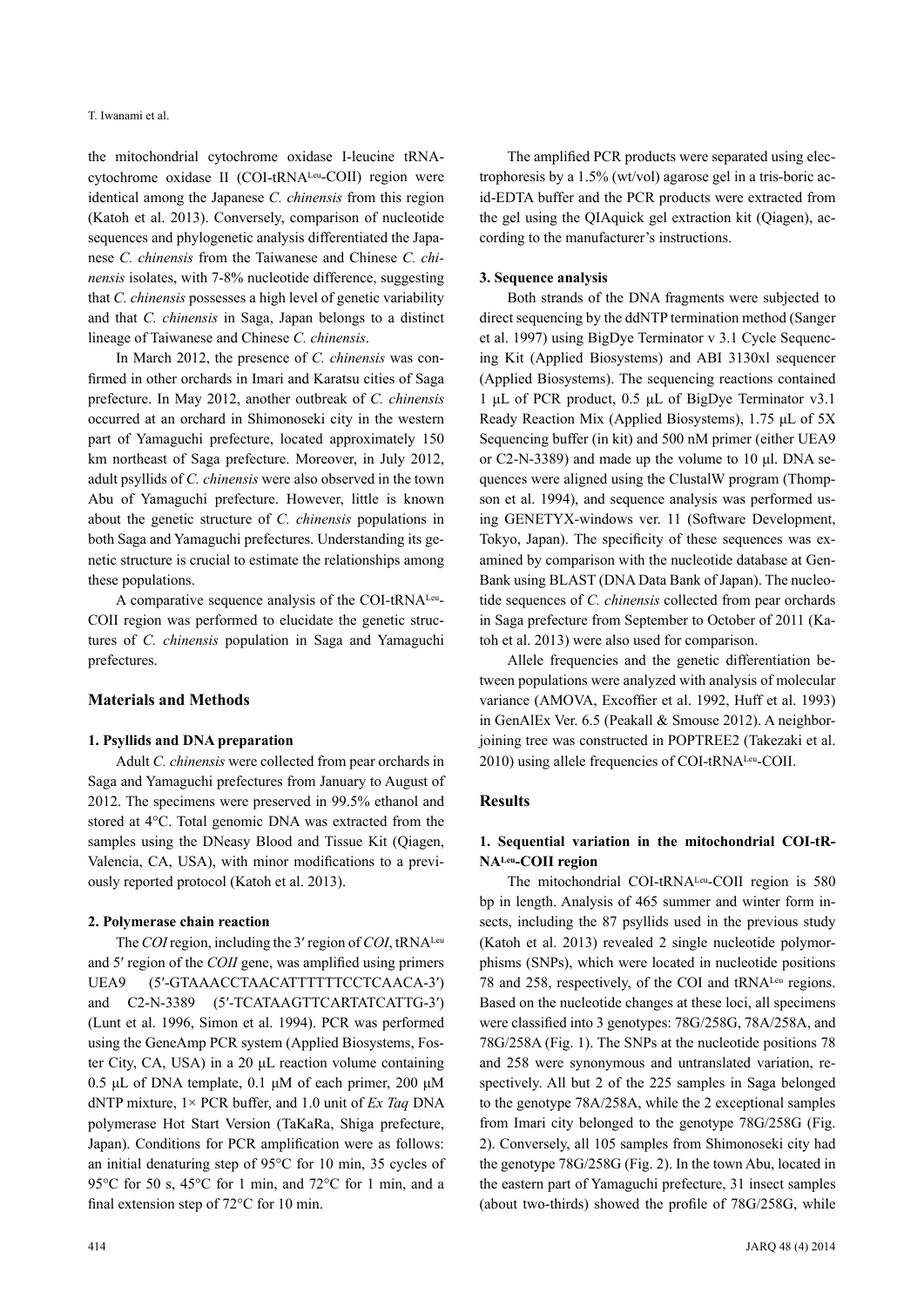#### The Genetic Population Structure of Cacopsylla chinensis (Hemiptera: Psyllidae)

## 78 (COI region)

| 78G/258G | GGACTTACTAATCTCATGAAATATTGTTTCTTCGATCGGGTCTATGATTTCTCTATTTTC                                                                 |
|----------|------------------------------------------------------------------------------------------------------------------------------|
| 78A/258A | GGACTTACTAATCTCATGAAATATTGTTTCTTCGATCGGGTCTATAATTTCTCTATTTTC                                                                 |
| 78G/258A | GGACTTACTAATCTCATGAAATATTGTTTCTTCGATCGGGTCTATGATTTCTCTATTTTC                                                                 |
| 78G/258G | $\bullet$<br>$258$ (tRNA <sup>Leu</sup> region)<br>$\bullet$<br>TTCTGAAATTCCTTCAATTTTAAGCAAGTAACTAATGTGTCAGAAGTAAATGTATTAAAC |
| 78A/258A |                                                                                                                              |
| 78G/258A |                                                                                                                              |

#### Fig. 1. Alignment of partial nucleotide sequences of COI-tRNA<sup>Leu</sup>-COII region from each of the 3 genotypes found in this study

These sequences were aligned by Clustal W (Thompson et al. 1994). Identical nucleotide sequences are indicated in gray letters, while the SNPs genotyped in this study are indicated in black letters. Nucleotide positions are numbered following the genome sequence of C. chinensis isolate "CL-B2". The Genbank accession number is AB364012 (Lee et al. 2008). The sequences of 78G/258G, 78A/258A and 78G/258A are included in COI-tRNA<sup>Leu</sup>-COII region of C. chinensis isolate "T-1fs" (AB920373), "I-1mc" (AB720877, Katoh et al. 2013) and "1-11ns" (AB920374), respectively.



Fig. 2. Distribution and location of pear psyllids analyzed in this study The number of insects in each population is shown in parentheses.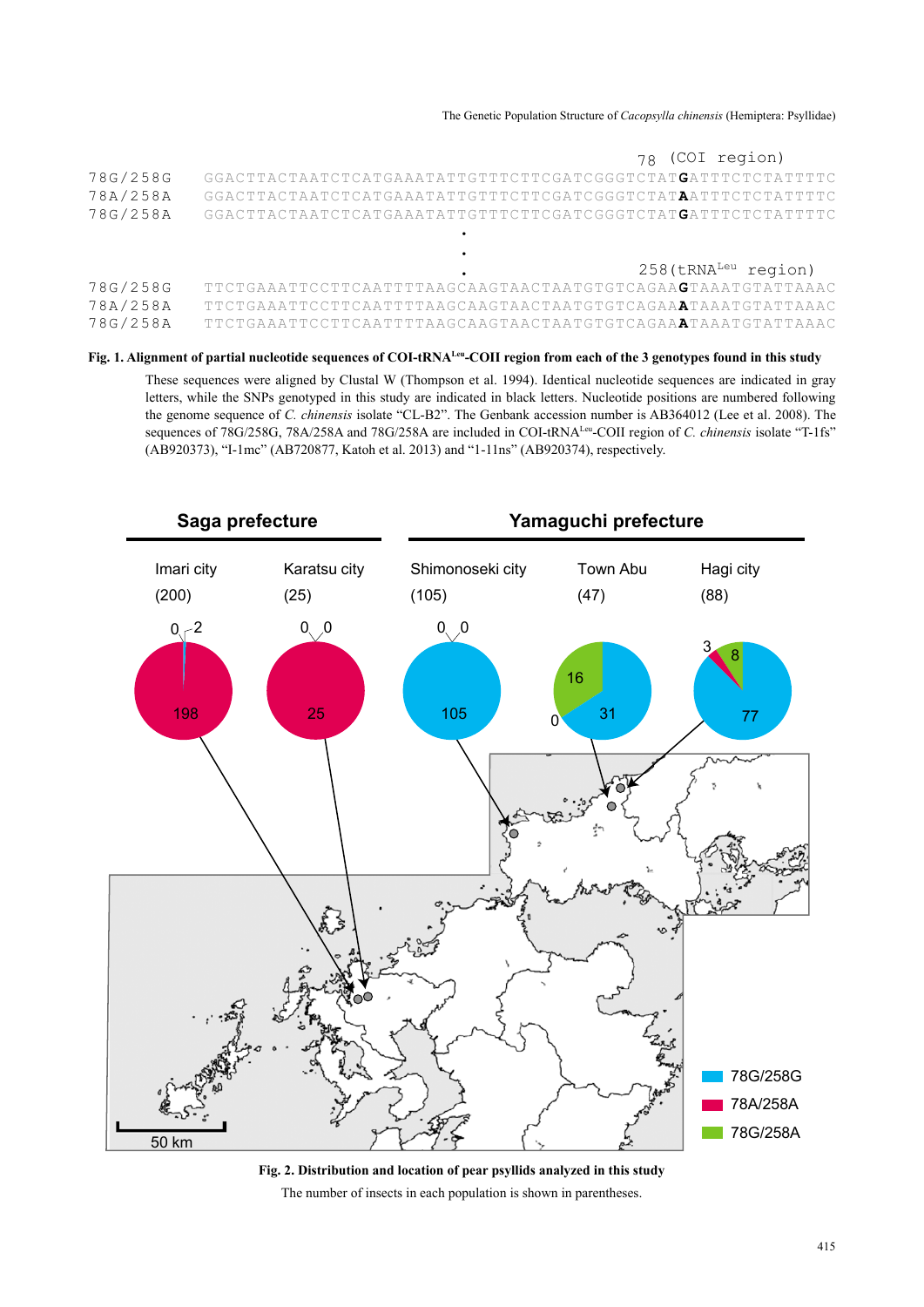

**Fig. 3. Neighbor Joining (NJ) tree based on Nei's genetic distances generated from allele frequencies at the COI-tRNALeu-COII loci**

the remaining 16 belonged to the genotype 78G/258A. The population of Hagi city was the most polymorphic (Fig. 2). Nearly 90% of the samples showed the profile of 78G/258G, 3 samples had 78A/258A and 8 samples had 78G/258A (Fig. 2).

#### **2. Specimen-based genetic structure in the landscape**

Based on the neighbor-joining method, a phylogenetic tree was constructed using allele frequencies calculated using GenAlEx v 6.5 (Fig. 3). Using the allele frequency data from 5 populations, a neighbor-joining tree based on Nei's  $D_A$  distances was constructed (Fig. 3). Five populations were segregated into 2 clades: a clade containing the 2 populations of Saga prefecture and the other clade containing 3 populations of Yamaguchi prefecture. The phylogenetic tree

was associated with the geographical distributions of each population (Fig. 3).

#### **Discussion**

This is the first report on nucleotide substitution in the COI-tRNALeu-COII region of Japanese *C. chinensis* population. However, the genetic diversity of the Japanese *C. chinensis* population was much smaller than that of Taiwanese *C. chinensis* population reported by Lee et al. (2008). In particular, the populations of both Karatsu and Shimonoseki cities have no genetic diversity. It is suggested that the *C. chinensis* population of Japan has a shorter invasion period than that of Taiwan, or that invasion to Japan occurred at low frequency. Conversely, the genetic diversity among each population revealed clear geographic patterns. This result indicates that both Karatsu and Shimonoseki populations were influenced by virtually equal genetic drift after divergence. The ancestral population may exist in China and/or elsewhere, prompting the need for additional comprehensive field surveys in these regions. From a big-picture perspective, the genetic population structure of the psyllids between Saga and Yamaguchi prefectures differ significantly. If simultaneous invasion is assumed, the difference would suggest that the populations have been introduced to each of the prefectures separately. It is unlikely that the population of one prefecture subsequently moved to the other prefecture. The three populations within Yamaguchi prefecture have slightly different genetic structures. Our data indicated that the most genetically diverse population infested orchards of Hagi city. A bottleneck effect is also often observed in populations of invasive pests, although this was not revealed in analysis of only two alleles in this study. In future, it will be necessary to find new allele, such as SNPs and SSR, to analyze whether a bottleneck effect exists. The occurrence of *C. chinensis* has not been reported in Fukuoka prefecture, located between Saga and Yamaguchi prefectures, which may be due to the use of different pesticides, or geographical barriers. If this psyllid newly occurs elsewhere in Japan in future, the insights on genotypes reported in this paper could be used to speculate whether they originate from Saga, Yamaguchi or the other foreign lands.

#### **Acknowledgments**

We thank Yoichi Ide and Fumitaka Kuchiki of the Saga prefectural Fruit Tree Experiment Station for their help in collecting *C. chinensis* population from Saga prefecture. We also extend our thanks to Miwa Izuho and Hisako Tonogouchi of the Yamaguchi Technology Center of Agriculture and Forestry, for kindly collecting and providing *C. chinensis* from Yamaguchi prefecture.